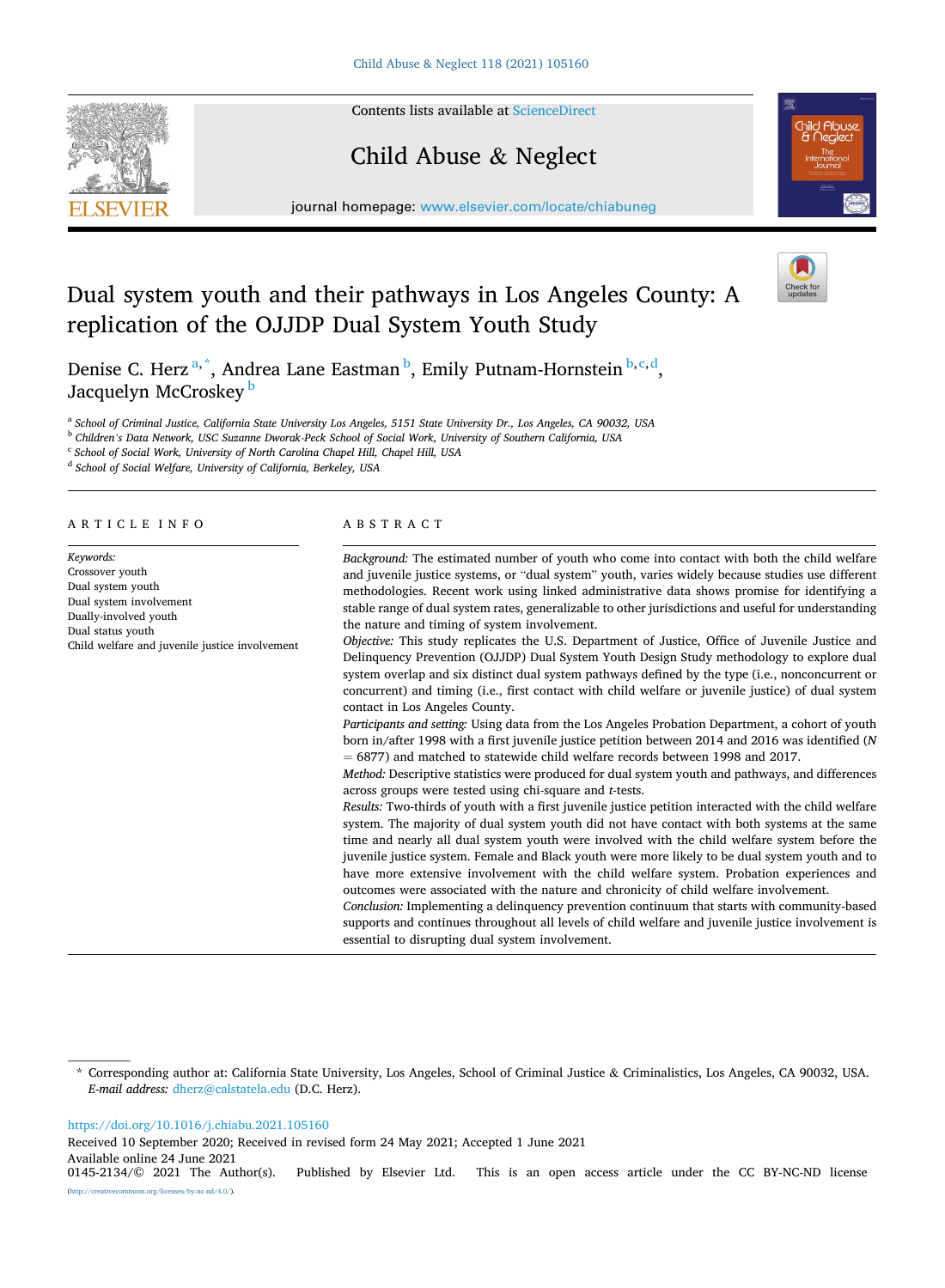# **1. Introduction**

Research consistently finds a significant amount of overlap between the child welfare and juvenile justice systems. Overall, prospective studies suggest between 7% and 30% of 10- to 18-year-olds in foster care enter the juvenile justice system [\(Bogie et al., 2011](#page-10-0); [Cutuli et al., 2016;](#page-10-0) [Ryan et al., 2007\)](#page-11-0), while results from retrospective studies using juvenile justice system populations show between 30% and 80% have past child welfare involvement ([Halemba et al., 2004](#page-11-0); Halemba & [Siegel, 2011](#page-11-0); [Herz et al., 2016\)](#page-11-0). These studies bring attention to "dual system" involvement, but they do not yield reliable estimates because they use relatively small samples across jurisdictions; different definitions of dual system involvement; and variable timeframes for identifying involvement with both systems. Additionally, extant research typically analyzes dual system youth as one monolithic group without identifying and distinguishing the different ways dual system involvement can occur.

The absence of large-scale dual system youth studies using a consistent methodology and exploring the role of pathways significantly hinders the field's ability to accurately understand who these youth are and the factors that lead them to dual system involvement. Inconsistent estimates of dual system involvement, for example, often lead policymakers and practitioners to view dual system youth as a marginal population within larger systems. Consequently, jurisdictions rarely prioritize interagency collaboration to intervene in dual system involvement and often overlook "up-stream" opportunities to prevent dual system involvement entirely. In turn, unmet service needs result in cumulative adversity and significant long-term consequences such as less permanency when they leave the child welfare system, and higher rates of homelessness, adult incarceration, and unemployment in young adulthood compared to young people who experienced only one system ([Center for Innovation through Data Intelligence, 2015; Coulton et al.,](#page-10-0) [2015;](#page-10-0) [Culhane et al., 2011](#page-10-0); Eastman & [Putnam-Hornstein, 2018\)](#page-11-0).

The federal government has long recognized the need for better data on dual system youth. The 2002 reauthorization of the Juvenile Justice Delinquency Prevention Act (JJDPA) directed the Office of Juvenile Justice and Delinquency Prevention (OJJDP) to support more robust ways to understand the extent and nature of the intersection of child welfare and juvenile justice systems. In 2015, OJJDP funded the Dual System Youth Design Study (DSYS; Herz & [Dierkhising, 2019](#page-11-0)) to explore the utility of linked administrative data to produce dual system incidence rates and the feasibility of replicating this approach to produce a national, representative incidence rate. A key component of the DSYS was developing a definitional framework to bring terminology currently used in research and practice into alignment and to identify six dual system pathways distinguished by the type of system contact (e.g., nonconcurrent vs. concurrent dual system contact) and the timing contact (i.e., child welfare involvement first vs. juvenile justice involvement first). These definitions and pathways were then applied to linked administrative records for first juvenile justice petition cohorts in Cook County (Chicago), Illinois; Cuyahoga County (Cleveland), Ohio; and New York City, New York ([Herz, Dierkhising, et al., 2019\)](#page-11-0).

The findings across the DSYS sites were far more similar than different. Cuyahoga County and New York City had nearly identical dual system involvement rates (69% and 70%) while Cook County had a slightly lower rate (45%). Pathways to dual system involvement were apparent across all sites with nonconcurrent dual system contact occurring most often, and youth characteristics and system experiences varied across pathways in similar ways [\(Herz, Dierkhising, et al., 2019](#page-11-0)).

Although the DSYS findings confirmed the value of linked administrative data for identifying more stable rates for dual system youth, a national, representative study was deemed difficult and expensive due to questionable data availability and quality across jurisdictions [\(Green et al., 2019\)](#page-11-0). In the absence of a full-scale, nationally representative study, the DSYS recommended replicating the study's methodology in more jurisdictions to test whether the patterns found in the DSYS were also found in other jurisdictions. If studies across geographical areas produce similar rates using the same methodology, the collective results arguably establish a strong foundation to understand the prevalence of dual system youth nationally ([Herz, Goerge, et al., 2019](#page-11-0)), and prioritize a national conversation on how to disrupt the relationship between child welfare and juvenile justice involvement. The current study responds to this call by replicating the DSYS methodology in Los Angeles County using data from the Los Angeles County Probation Department and the California Department of Social Services. The study measures the dual system incidence rate overall and by pathways in Los Angeles County; compares the characteristics of dual system youth across pathways; and compares these results to those produced for Cook County, Cuyahoga County, and New York City.

### *1.1. Defining dual system youth and dual system pathways*

Young people involved in both the child welfare and juvenile justice systems are often referred to using various terms including (but not necessarily limited to): crossover youth, dual system youth, dually-adjudicated youth, dual contact youth, dually-involved youth, and dual status. Such a wide range of terms is problematic because they are often applied inconsistently to denote nonconcurrent and concurrent involvement, making it nearly impossible to clearly differentiate this population and identify specific ways to prevent dual system involvement from occurring [\(Herz, Dierkhising, et al., 2019\)](#page-11-0). In 2012, Georgetown University's Center for Juvenile Justice Reform defined four categories of crossover youth as part of their Crossover Youth Practice Model ([Center for Juvenile Justice Reform,](#page-10-0) [2015\)](#page-10-0), and the Robert F. Kennedy (RFK) Children's Action Corps built upon this effort as part of their Dual Status Youth Reform Initiative [\(Tuell et al., 2013](#page-11-0)). Their collective definitions, in turn, inherently identified the dual system pathways often called for in extant literature but not yet clearly defined (Baidawi & [Sheehan, 2019](#page-10-0); [Vidal et al., 2019](#page-11-0)).

The DSYS used these two frameworks as a starting place for its proposed definitional framework, reconciling conflicts between their terms and approaches. In doing so, the DSYS definitional framework uses "dual system youth" as a general term for all youth who come in contact with both the child welfare and juvenile justice systems at some point in their lives. Dual system pathways were then constructed from a consistent application of the type of system contact experienced and the timing of that contact. With regard to timing, dual system youth may have nonconcurrent or concurrent involvement with the child welfare and the juvenile justice systems.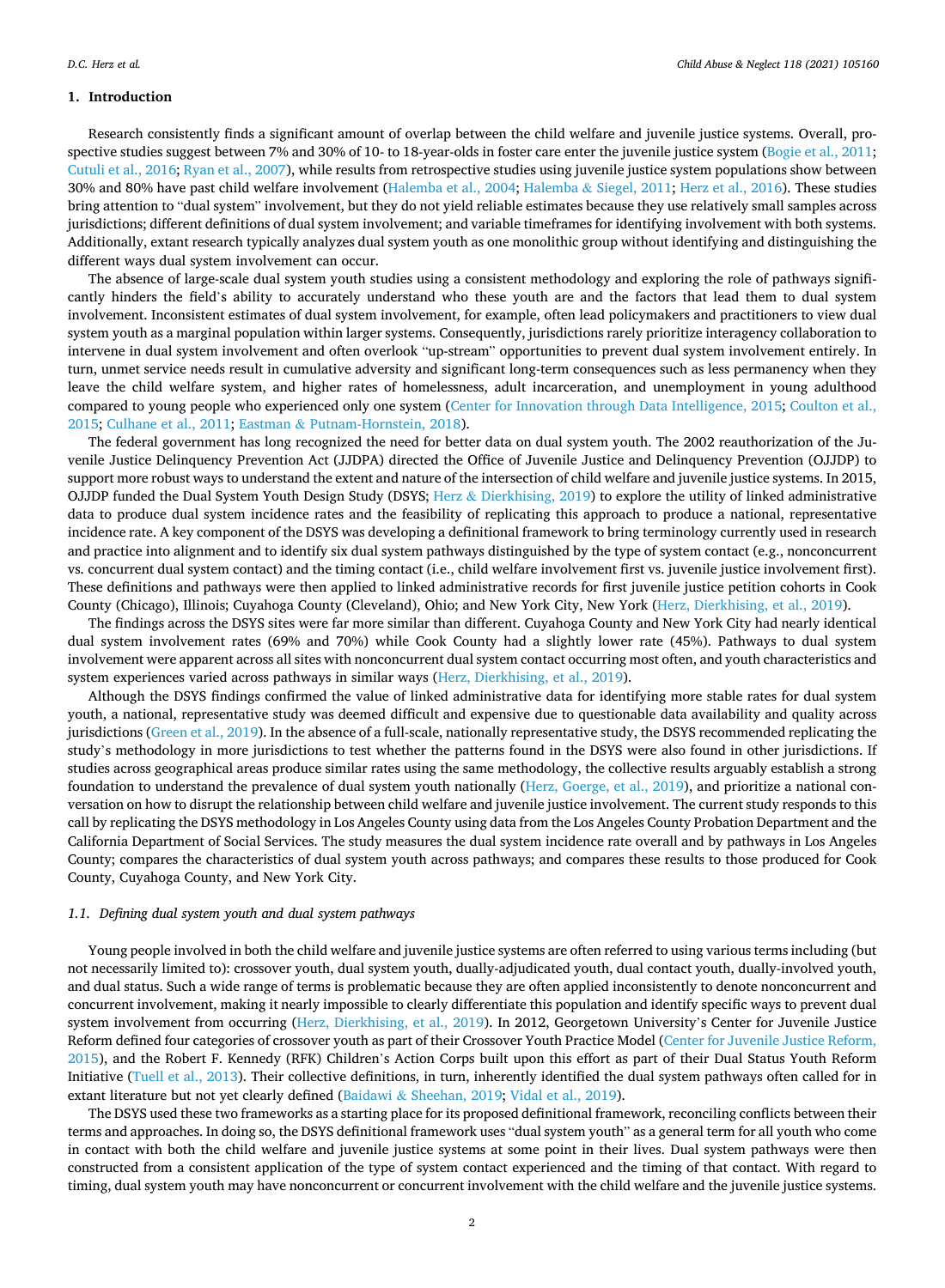Youth who interact with both systems nonconcurrently are referred to as "dual contact" youth, while "dually-involved" youth are involved in both systems concurrently.

As shown in Fig. 1, the intersection of dual system timing and the type of contact produces six dual system pathways. Youth with nonconcurrent contact with the child welfare system first were identified as dual contact child welfare youth (DCCW), and youth with nonconcurrent contact with the juvenile justice system first were classified as dual contact juvenile justice youth (DCJJ). Youth with concurrent system contact fell into four possible pathways. Youth who had contact with child welfare before juvenile justice were considered dually-involved child welfare youth (DICW) while those who also had a previous child welfare investigation were placed in the dually-involved child welfare with historical child welfare contact pathway (DICWH). Parallel pathways were created for youth who had contact with juvenile justice before child welfare: dually-involved juvenile justice youth (DIJJ) and dually-involved juvenile justice youth with historical child welfare contact (DIJJH).

# *1.2. Key findings from the OJJDP dual systems youth study*

The incidence of dual system youth across sites ranged from 44.8% in Cook County to 68.5% in Cuyahoga County and 70.3% in New York City [\(Herz, Dierkhising, et al., 2019\)](#page-11-0). Regardless of site, more than half of dual system youth had nonconcurrent, child welfare-first involvement (DCCW), and dually-involved child welfare first pathways (DICW and/or DICWH) were the most prevalent concurrent pathways. Across all sites, dual system involvement for over 90% of youth started with the child welfare system whereas less than 10% entered the juvenile justice system without prior contact with the child welfare system.

Although specific rates varied across sites, the patterns from within site comparisons were strikingly similar [\(Herz, Dierkhising,](#page-11-0) [et al., 2019](#page-11-0)). Without exception, the overrepresentation of Black dual system youth across sites was more than two to three times their representation in the general population and dual system rates for Black youth were also 12% to 43% greater than those for Black youth with no child welfare contact. The percentage of females was also significantly different between dual system and juvenile justice only youth. Females were 30% more likely to have dual system contact in Cook and Cuyahoga Counties and 68% more likely in

| <b>Type of Dual System Contact</b>                                                   | <b>Brief Description of Coding</b>                                                                                                                                                                                                                                         |                                     |
|--------------------------------------------------------------------------------------|----------------------------------------------------------------------------------------------------------------------------------------------------------------------------------------------------------------------------------------------------------------------------|-------------------------------------|
| Dual System Youth                                                                    | Had at least one child welfare investigation since birth                                                                                                                                                                                                                   |                                     |
| Non-Concurrent System Contact Pathways                                               |                                                                                                                                                                                                                                                                            | time                                |
| <b>Dual Contact Child</b><br>Welfare (DCCW)                                          | Child welfare investigation, case, or placement occurred and<br>closed prior to the first juvenile justice petition (i.e. there were<br>no current investigations or open cases at the time of the first<br>petition)                                                      |                                     |
| <b>Dual Contact Juvenile</b><br>Justice (DCJJ)                                       | Child welfare investigation, case, or placement occurred after the<br>estimated end of the probation case associated with the first<br>juvenile justice petition (i.e. the youth was no longer involved in<br>the juvenile justice system)                                 |                                     |
| <b>Concurrent System Contact Pathways</b>                                            |                                                                                                                                                                                                                                                                            |                                     |
| Dually-Involved Child<br>Welfare (DICW)                                              | The child welfare investigation date was the same day as the<br>first juvenile justice petition date or there was an open child<br>welfare case/placement at the time of the first petition with no<br>earlier child welfare involvement                                   |                                     |
| Dually-Involved Child<br>Welfare with Historical Child<br>Welfare Contact (DICWH)    | The child welfare investigation date was the same day as the first<br>juvenile justice petition date or there was an open child welfare<br>case/placement at the time of the first petition and youth had a<br>previous child welfare investigation or open case/placement |                                     |
| Dually-Involved Juvenile<br>Justice (DIJJ)                                           | The first juvenile justice petition date preceded the date of the<br>first child welfare investigation, case opening, or placement                                                                                                                                         |                                     |
| Dually-Involved Juvenile<br>Justice with Historical Child<br>Welfare Contact (DIJJH) | The first juvenile justice petition date preceded the date of the<br>first child welfare investigation, case opening, or placement and<br>the youth had a previous child welfare investigation, or open<br>case/placement                                                  |                                     |
|                                                                                      | <b>Child Welfare Involvement</b>                                                                                                                                                                                                                                           | <b>Juvenile Justice Involvement</b> |

**Fig. 1.** Dual system youth pathways defined.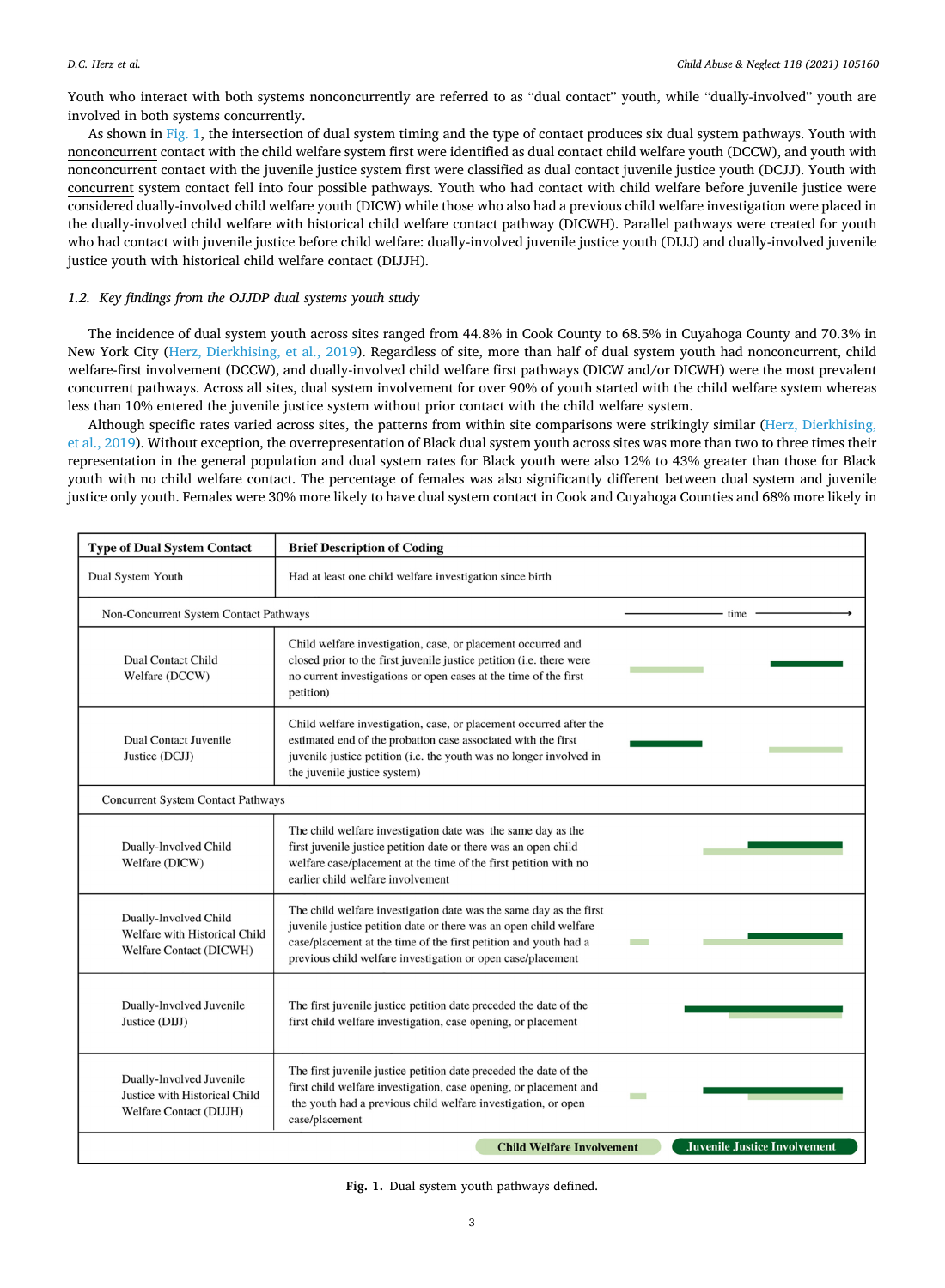New York City. With regard to pathways, Black youth and females were more likely to fall into dually-involved child welfare first (DICW and DICWH) pathways.

Significant differences were also found across sites for system experiences and dual system pathways. Nonconcurrent youth (DCCW and DCJJ) had the fewest average number of referrals to the child welfare system, were the least likely to be placed in out-of-home care, and had the shortest average lengths of care in the child welfare system. Concurrent youth, particularly DICW and DICWH youth, had the highest average number of investigations, were the most likely groups to be placed in an out-of-home placement, and had the longest amount of time in care. Juvenile justice experiences also differed significantly between dual system youth and juvenile justice only youth, with dual system youth more likely to be detained, be charged with a violent crime, and have higher recidivism rates in Cook and Cuyahoga Counties. Detention and recidivism were not measured in New York City due to data limitations. Across pathways, DCCW youth were less likely to be detained and to recidivate than youth with concurrent involvement. Among concurrently involved youth, dually-involved juvenile justice first with historical child welfare contact (DIJJH) youth had the highest recidivism rates in Cook and Cuyahoga Counties followed by dual-involved child welfare first pathways (DICW and DICWH). In sum, the study concluded that youth with less child welfare involvement appeared to have less intrusive contact with the juvenile justice system while youth with more child welfare involvement had more juvenile justice involvement and higher recidivism [\(Herz, Dierkhising, et al.,](#page-11-0) [2019\)](#page-11-0).

These findings align with earlier research. The overrepresentation of Black youth, for example, in dual system populations is greater than each system individually, and the proportion of females in dual system populations is higher compared to juvenile justice only populations [\(Dannerbeck-Janku et al., 2014;](#page-11-0) Halemba & [Siegel, 2011](#page-11-0); [Herz, 2016](#page-11-0); [Ryan et al., 2011](#page-11-0)). Dual system youth consistently experience a high number of child welfare referrals, substantiated cases, and placements, and they have long histories in the child welfare system ([Citizens for Juvenile Justice, 2015;](#page-10-0) Halemba & [Siegel, 2011; Herz, 2016](#page-11-0)). When they enter the juvenile justice system, they are more likely to be charged with a violent offense, placed in pre-adjudication detention after arrest (Conger & [Ross, 2001](#page-10-0)), and placed in a congregate care setting by the delinquency court [\(Ryan et al., 2008](#page-11-0); [Tam et al., 2016\)](#page-11-0). They also have higher re-arrest rates than youth with no child welfare contact ([Baglivio et al., 2015](#page-10-0); [Huang et al., 2012; Huang et al., 2015](#page-11-0); Lee & [Villagrana, 2015; Ryan](#page-11-0) [et al., 2013](#page-11-0)).

Currently, there is scant research on pathways for comparison. Only two studies have directly tested the pathways offered outlined by the CJJR and RFK Children's Action Corps, and their results conflict. In 2013, Ryan, et al. compared recidivism rates across two dual system pathways using a sample of moderate to high-risk offenders identified in the state of Washington between 2004 and 2007 (*N* = 19,833) and found that youth with concurrent system involvement had higher recidivism than youth with nonconcurrent involvement. [Baglivio et al. \(2015\)](#page-10-0) built upon [Ryan et al.](#page-11-0)'s (2013) study using a sample of juvenile justice-involved youth exiting from residential treatment center (RTC) placement between January 2010 and June 2013 (*N* = 12,955) and found that youth with nonconcurrent system contact had slightly higher recidivism rates than those with concurrent contact. The difference in findings is perplexing; however, it may be a function of using different samples and different timeframes to define concurrent and nonconcurrent involvement. Ryan et al.'s sample, for example, included moderate and high-risk offenders generally and looked at system involvement across their life span whereas Baglivio et al.'s sample included youth exiting from juvenile justice residential treatment placements and child welfare contact was limited to the past five years including their time in placement.

Pathways were the focus of another set of studies but in a slightly different way. Rather than looking at recidivism, these studies were interested in examining the relationship between child welfare experiences and differing levels of juvenile justice involvement. Two studies by [Kolivoski et al. \(2014\)](#page-11-0) and [Kolivoski et al. \(2017\)](#page-11-0) analyzed a subsample of 794 youth who had at least one child welfare placement drawn from birth cohort of children involved in the child welfare system in Allegheny, Pennsylvania between 1985 and 1994, and [Malvaso et al. \(2018\)](#page-11-0) compared 2045 youth between 10 and 18 years old under youth justice supervision in secure custody or detention in one Australian jurisdiction between 1995 and 2012. Although the pathway definitions differed across these three studies, the conclusion was the same: deeper involvement in the child welfare system was correlated to deeper involvement in the juvenile justice system.

The importance of more accurately understanding dual system youth, their characteristics, and the ways in which they enter both systems is increasingly recognized in research and among policymakers and practitioners. Without clear definitions and methods to guide this research, however, findings are tenuous and have limited usefulness in policy discussions to improve the well-being of youth in child welfare and juvenile justice systems. The purpose of this study is to replicate the DSYS methodology and definitions to determine whether the patterns found in Cook County, Cuyahoga County, and New York City emerge in other geographical areas. To that end, the following hypotheses are tested:

**Hypothesis 1**. The majority of youth with a first juvenile justice petition will have dual system contact.

**Hypothesis 2**. Dual system rates will vary across pathways and nonconcurrent involvement pathways will occur more often than concurrent involvement pathways.

**Hypothesis 3**. Youth characteristics and system experiences will significantly differ between dual system and juvenile justice only youth.

**Hypothesis 4**. Youth characteristics and system experiences will significantly differ across dual system pathways.

### **2. Data and methods**

Using data from the Los Angeles Probation Department, all youth born in or after 1998 with a first juvenile justice petition between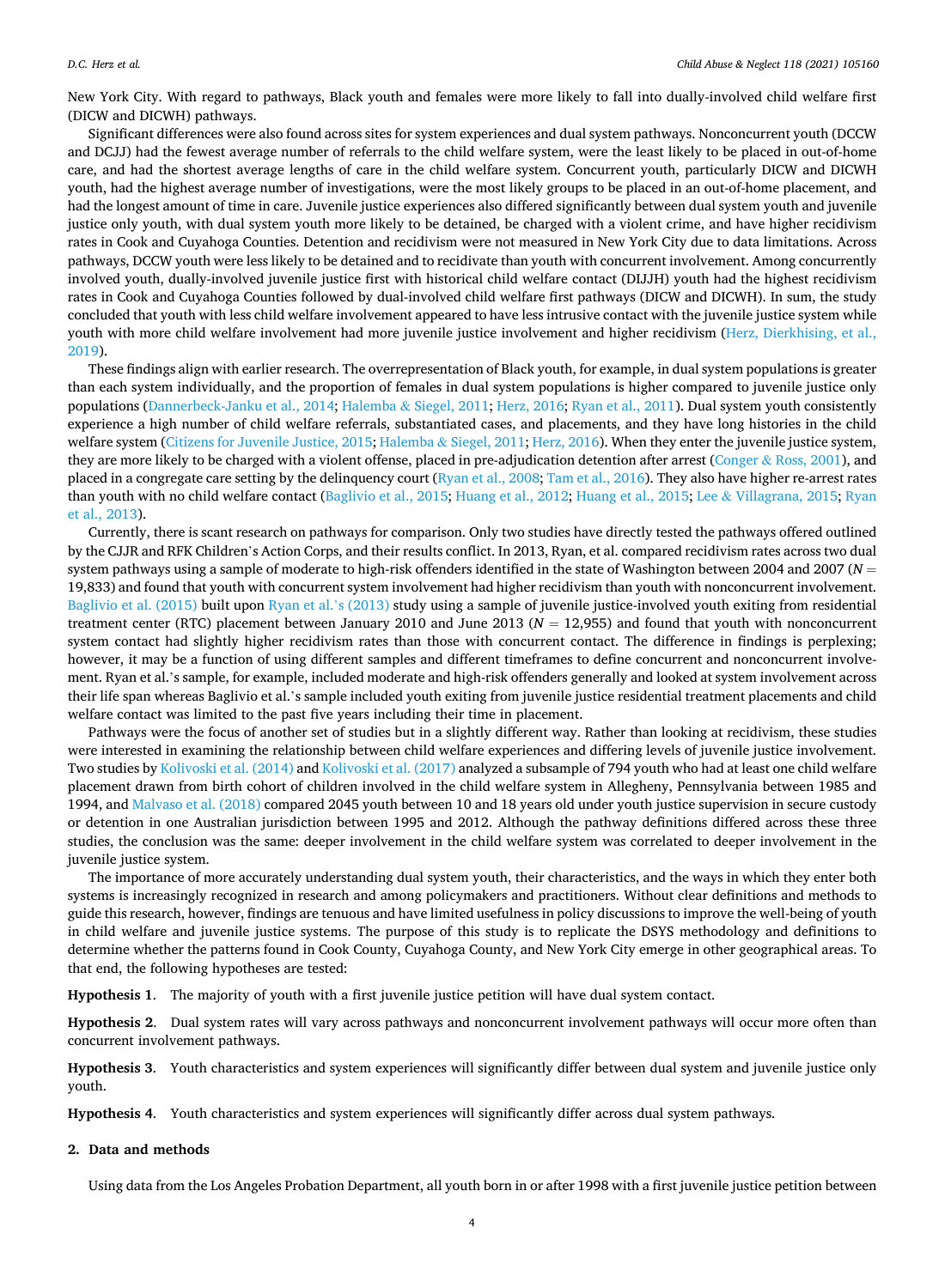January 2014 and December 2016 were matched to child welfare records, provided by the California Department of Social Services. Youth born on/after 1998 were examined because child welfare records were unavailable prior to that year and constructing the dataset in this way allowed for a lifetime examination of child welfare involvement. All youth identified for the first juvenile justice petition cohort were between the ages of 10 and 17 at the time of their arrest. A juvenile justice petition in Los Angeles County represents a district attorney's decision to formally charge a youth in delinquency court for criminal charges. The only methodological difference between these studies was the timeframe for identifying first juvenile justice petitions. The current study uses a slightly shorter timeframe and more recent data compared to the DSYS study (i.e., 2014–2016 vs. 2010–2014).

Census records show Los Angeles County is the largest county in the United States, with a population of ten million [\(U.S. Census](#page-11-0) [Bureau, 2019](#page-11-0)). The demographics show 26.1% of the population is White, 48.6% is Hispanic, 9.0 is% Black, and 15.4% is Asian-American. Of all residents in Los Angeles County 5.8% are under 5 years old and 21.4% are under the age of 18. Approximately 13.4% of the population lives in poverty. Los Angeles County is the largest jurisdiction studied and has similar age stratification and poverty rates when compared to Cook County, Cuyahoga County, and New York City but differs in race/ethnicity. Los Angeles County's Hispanic population is much larger, and the Black population is much smaller in comparison to the other three jurisdictions (e.g. in Cook County a quarter of the population is Black and a quarter is Hispanic; [Herz, Dierkhising, et al., 2019](#page-11-0)).

Data from both agencies were encrypted, securely transmitted, and integrated into the Children Data Network's (CDN) nonnetworked, restricted workstation exclusively maintained for data linkage work. CDN is a university–agency data and research collaborative focused on the linkage and analysis of administrative records. Permission for CDN to use Los Angeles County Probation records was given through a research court order from the Los Angeles Superior Court Juvenile Division and by leadership at the Probation Department, and use of records from the California Department of Social Services fell within existing state data-use agreements and a state institutional review board protocol approval (CPHS 13-10-1366). Use of all data was approved by the University of Southern California institutional review board (UP-13-00455). Once all first juvenile justice petitions were identified in the Probation data, they were probabilistically linked to state child welfare data between January 1998 through December 2017 using ChoiceMaker, an open source machine learning software with customized algorithms for probabilistically matching records [\(Borth](#page-10-0)[wick et al., 2003](#page-10-0)). The match probabilities (scores based on the linkage variables to assess the likelihood that two records represent a mutual entity) were determined and the cutoff values were set a priori at 0.8. All pairs above the threshold were considered matches and all pairs below the threshold were considered nonmatches. Identifiable information was necessary to carry out the objectives of this project because an encrypted common key to connect these records was not available. Identifiable data elements were used for linkage purposes, and de-identified/restricted research datasets were created for analysis once the linkage was complete.

Youth were identified as dual system youth if they had at least one child welfare investigation since birth. These procedures yielded a final cohort of 6877 youth with a first juvenile justice petition between 2014 and 2016. Of this cohort, 4410 (64.1%) were identified as "dual system youth," while the remaining 2467 youth (35.9%) were categorized as "juvenile justice only."

# *2.1. Measures*

The current study used the same measures and coding rules as the DSYS. A description of all measures is provided below.

#### *2.1.1. Demographics*

Gender was categorized as male or female and race/ethnicity was divided into the following categories: Black, Hispanic, White, and Other. "Other" race/ethnicity included smaller groups (i.e., Asian Pacific Islander and American Indian), individuals who identified as multiple race/ethnicities, and missing data. All categories are presented in the tables, but due to the small number of youth who fell into the "Other" category, this category is not discussed in the [Results](#page-5-0) section.

### *2.1.2. Child welfare involvement*

Several child welfare measures were included for all dual system youth through 2017. Continuous variables captured information about the nature of investigations, including age at first and last investigation, the average number of investigations, and the average length of time spent in the care of child welfare—consecutively or non-consecutively—during the study timeframe. Dichotomous variables distinguished whether youth ever had at least one out-of-home placement, and continuous variables captured the average number of out-of-home placements.

#### *2.1.3. Juvenile justice involvement*

Age at first juvenile justice petition was measured using a continuous variable, and pre-adjudication detention was a dichotomous variable (yes/no). The most serious charges were coded into four categories: violent offenses (e.g. battery, assault), property offenses (e.g., vehicle theft, burglary), drug offenses (e.g., sale/possession of a controlled substance), and other offenses (e.g., obstructing justice, carrying a loaded firearm). Consistent with the DSYS, this study defined juvenile justice recidivism as a new arrest within one year of an estimated disposition date. Since 44.8% of disposition dates for cohort youth were missing in Probation's data, an estimated disposition date was generated by adding three months to each youth's first petition date. The one-year recidivism rate was then based on any new arrests occurring within one year after this generated date (i.e., it captured any recidivism 15 months after the first petition date). Recidivism is dependent upon time to recidivate—in other words, rearrests are only possible if a youth is in the community and not in a correctional placement. Unfortunately, time to recidivate (i.e., time in the community) could not be measured because Probation data did not provide start and end dates for correctional placements. As a result, the one-year recidivism rate may be biased in both this study and the DSYS in two ways: (1) it may undercount recidivism because dual system youth may have spent more time in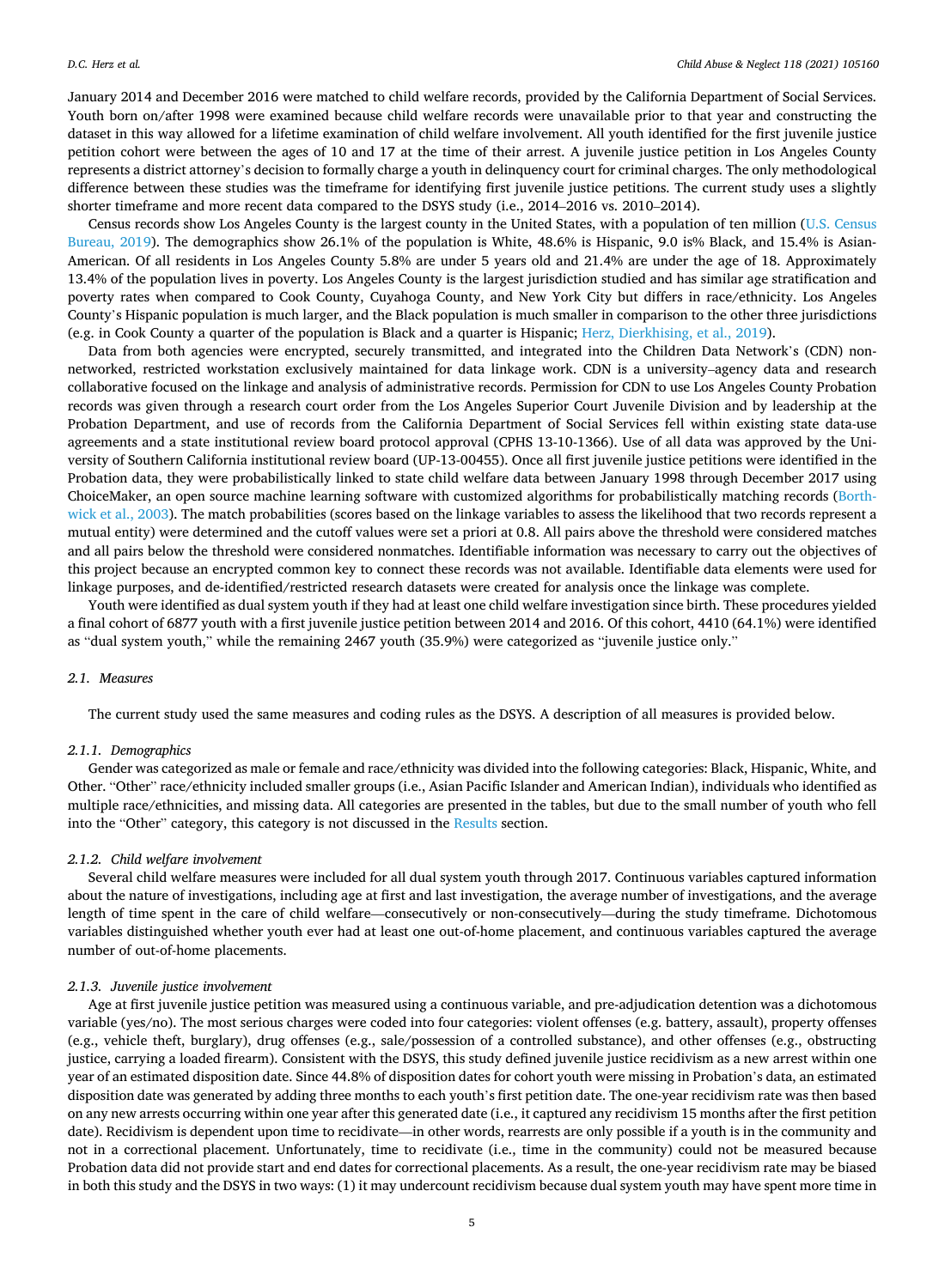<span id="page-5-0"></span>correctional placements than first juvenile justice petition only youth; and (2) it may similarly impact recidivism rates for pathways with youth more likely to spend time in a correctional placement. Since few youth were placed in correctional placements, the error in the measure was assumed to be minimal.

# **3. Analysis**

Incidence rates for dual system youth and dual system youth pathways were computed and compared in the same way as the DSYS with one exception [\(Herz, Dierkhising, et al., 2019](#page-11-0)). In addition to comparing dual system youth and juvenile justice only youth, the DSYS study also compared dual system youth to a child welfare only cohort. The present study was restricted to juvenile justice only youth. Although Chi-square tests were used to examine differences for all categorical variables; *t*-tests were used to assess differences for all continuous variables. Statistical significance was set at *p <* .05. To determine whether results differed across pathways, dual system pathways were analyzed in pairs (e.g., [a]–[b]; [a]–[c]; [a]–[d]; and so on). All data cleaning and statistical analyses were conducted in Stata 16.1.

# **4. Results**

Table 1 summarizes findings for dual system contact and across dual system youth pathways. Approximately two-thirds (64.1%, *N*  = 4410) of all first juvenile justice petition youth had at least one child welfare investigation between 1998 and 2017 and were classified as dual system youth. This finding is consistent with Hypothesis 1, which proposed that the majority of first juvenile justice petition youth would be dual system. This rate is also nearly identical to those produced for Cuyahoga County (68.5%) and New York City (70.3%). The majority of dual system youth also had contact with both systems at different times, supporting Hypothesis 2. Just over half (52.2%) of all dual system youth fell into the dual contact child welfare first pathway (DCCW), indicating that noncurrent involvement is more common than concurrent involvement. The remaining portion of dual system youth (47.8%) in Los Angeles County interacted with both systems concurrently, but the order of system contact was complex. Most of these youth followed the dually-involved juvenile justice system first pathway, but they had entered the child welfare system at an earlier point in their lives (DIJJH—27.4%). Dually-involved child welfare first youth represented 14.2% of all dual system contact when youth without (DICW—9.2%) and with historical child welfare contact (DICWH—5.0%) were combined. These findings differed slightly from those in the DSYS study in which dually-involved child welfare first pathways (DICW and DICWH) were most prevalent followed by DIJJH youth. In Cook County, for example, similar rates were reported for DICW (9.5%) and DICWH (8.9%) pathways, but in Cuyahoga and New York City, nearly a quarter of dually-involved youth were DICW youth (20.1% and 26.5%) and less than 10% were DICWH youth.

Regardless of the type of contact, the results for timing were clear and consistent across all sites: Nearly all dual system youth were involved with the child welfare system before they entered the juvenile justice system. Thus, the least common pathways were youth who entered the juvenile justice system before receiving a child welfare investigation (DCJJ and DIJJ). Five percent or less of dual system youth in Los Angeles and the DSYS sites fell into these categories. Due to the low number of youth  $(n = 30)$ , results for the DCJJ pathway are shown but not presented or discussed further in the Results section.

#### *4.1. Youth characteristics and system experiences among dual system youth*

# *4.1.1. Gender and race*

As shown in [Table 2](#page-6-0), the majority of dual system youth in the study were male (78.1%) and Hispanic (61.5%) and over a quarter were Black (27.7%). Compared to census records, both males and Black youth were overrepresented in the juvenile justice cohort. [Table 2](#page-6-0) further shows that the risk of dual system involvement was heightened for females and Black youth when compared to their juvenile justice only counterparts, lending support to Hypothesis 3. One-quarter (25.9%) of dual system youth, for example, were female compared with 14.7% of juvenile justice only youth, and 31.2% of dual system youth were Black compared with 21.6% of juvenile justice only youth. This finding is consistent with the patterns found across all DSYS sites in which the proportion of females

| Table |  |
|-------|--|
|-------|--|

The number and percentage of dual system youth overall and across pathways.

|                                                         | N          | $\%$ |
|---------------------------------------------------------|------------|------|
| Juvenile justice (JJ) petition cohort youth             | $N = 6877$ |      |
| JJ only youth                                           | 2467       | 35.9 |
| Dual system youth                                       | 4410       | 64.1 |
| Distribution of dual system youth by pathway            | $N = 4410$ |      |
| Dual contact                                            |            |      |
| Child welfare pathway (DCCW)                            | 2303       | 52.2 |
| Juvenile justice pathway (DCJJ)                         | 30         | 0.7  |
| Dually-involved                                         |            |      |
| Child welfare pathway/no historical contact (DICW)      | 407        | 9.2  |
| Child welfare pathway $+$ historical contact (DICWH)    | 220        | 5.0  |
| Juvenile justice pathway/no historical contact (DIJJ)   | 242        | 5.5  |
| Juvenile justice pathway $+$ historical contact (DIJJH) | 1208       | 27.4 |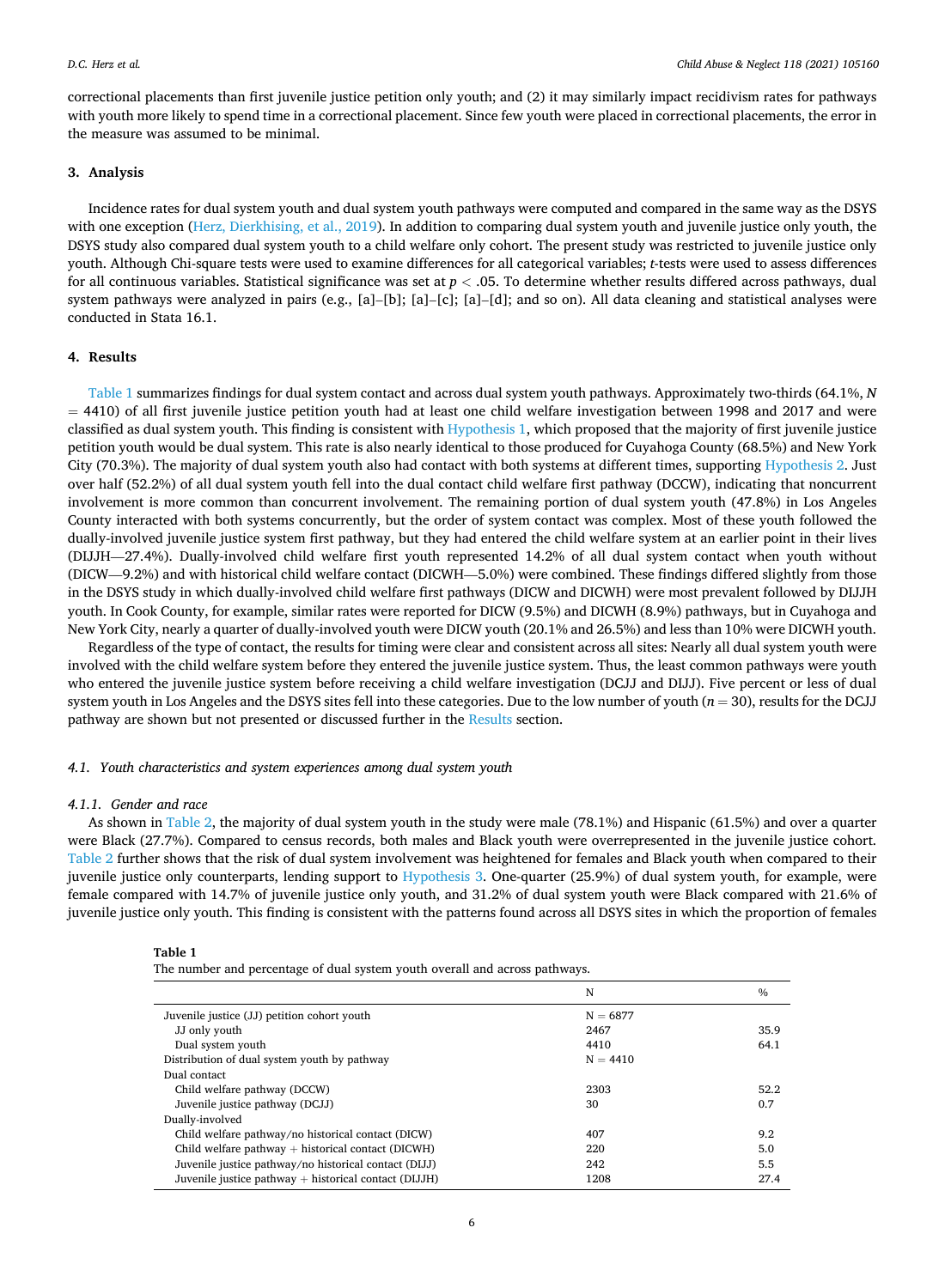# <span id="page-6-0"></span>**Table 2**

A summary of youth characteristics and system experiences across dual system youth and juvenile justice only youth.

|                                                | JJ only youth | Dual system youth |  |
|------------------------------------------------|---------------|-------------------|--|
| Total                                          | $N = 2467$    | $N = 4410$        |  |
| Race/ethnicity                                 |               |                   |  |
| White                                          | 226 (9.2%)    | $308(7.0\%)**$    |  |
| Black                                          | 532 (21.6%)   | 1375 (31.2%)***   |  |
| Hispanic                                       | 1589 (64.4%)  | 2637 (59.8%)***   |  |
| Other                                          | 120 (4.9%)    | 90 $(2.0\%)$ ***  |  |
| Sex                                            |               |                   |  |
| Female                                         | 363 (14.7%)   | 1142 (25.9%)***   |  |
| Male                                           | 2104 (85.3%)  | 3268 (74.1%)***   |  |
| Child welfare characteristics                  |               |                   |  |
| Avg. age at first CPS investigation (in years) | n/a           | $6.7*$            |  |
| Avg. age at last CPS investigation (in years)  | n/a           | 13.0              |  |
| Avg. number of investigations (per child)      | n/a           | 5.9               |  |
| Ever placed in CPS placement (%)               | n/a           | 33.0              |  |
| Average number of placements                   | n/a           | 3.6               |  |
| Cumulative time with an open case (in months)  | n/a           | 31.6              |  |
| Juvenile justice characteristics               |               |                   |  |
| Avg. age at first JJ petition (in years)       | 15.3          | $15.0***$         |  |
| Detained prior to adjudication                 | 845 (32.3%)   | 1900 (43.1%)***   |  |
| Most serious offense type                      |               |                   |  |
| Violent                                        | 1071 (43.3%)  | 2442 (55.5%)***   |  |
| Property                                       | 637 (25.8%)   | 985 $(22.4)$ **   |  |
| Drug                                           | 246 (10.0%)   | $260(5.9)$ ***    |  |
| Other                                          | 519 (21.0%)   | $717(16.3)***$    |  |
| Recidivism                                     | 461 (18.6%)   | 1136 (25.8%)***   |  |

$$
\frac{1}{p} < .05.
$$

$$
\begin{array}{l} \n \ast \ast \quad p < .01. \\
\ast \ast \ast \quad p < .001. \\
\end{array}
$$

and the overrepresentation of Black youth was greater among dual system youth than juvenile justice only youth.

#### *4.1.2. Child welfare involvement*

Table 2 also displays the results for child welfare involvement for dual system youth. According to these findings, dual system youth received their first child welfare investigation at an average age of 6.7 years old and their last one at an average age of 13.0 years old, and they had an average of 5.9 investigations during this time. One-third (33.0%) of dual system youth had at least one case opened for an out-of-home placement. They were placed, on average, 3.6 times, and they spent an average of 31.6 months (or 2.6 years) under the care of the child welfare system. These findings closely mirror those in the DSYS ([Herz, Dierkhising, et al., 2019](#page-11-0)). Dual system youth in DSYS sites had their first investigation, on average, between 5.6 and 8.3 years old and their last investigation, on average, between 9.9 and 11.6. Their average number of investigations in all sites was three. Between 22% and 31% of dual system youth in the DSYS had at least one placement, with an average of four to six placements. And they spent approximately three years (on average) in the care of the child welfare system.

### *4.1.3. Juvenile justice involvement*

A comparison of juvenile justice experiences in Table 2 provided additional support for Hypothesis 3. Dual system youth were more likely to be detained following their arrest than all juvenile justice only youth (43.1% compared to 32.3%), and they were more likely to be charged with a violent offense (55.5%) compared to all juvenile justice only youth (43.3%). Recidivism (i.e., a new arrest) at oneyear after disposition was higher for dual system youth (25.8%) than for juvenile justice only youth (18.6%). These findings were similar to those for the DSYS sites: Dual system youth in DSYS sites were younger at first petition, and they were more likely to be detained, and charged with a violent offense in two of the three OJJDP sites. Recidivism rates were also higher for dual system youth in these counties (33.7% and 37.4%) compared to juvenile justice only youth (26.6% and 24.1%).

# *4.2. Youth characteristics and system experiences across dual system youth pathways*

# *4.2.1. Gender and race*

Consistent with Hypothesis 4, the distribution of gender and race/ethnicity in [Table 3](#page-7-0) significantly differed across pathways. Females with dual system contact were more likely to fall into the dually-involved pathways, with the greatest percentage of females in the child welfare first groups (DICW, DICWH, and DIJJH). Across race/ethnicity, Hispanic youth were most likely to be in the DCCW pathway (62.1%) whereas Black youth were most likely to be in the DICWH pathway (42.3%). No pathways differences were found for White youth.

Overall, females in the prior study at the DSYS sites were more to be dually-involved child welfare first youth (DICW, DICWH, and DIJJH) than dual contact youth, but the rates and patterns varied across sites for race/ethnicity. In Cook County, Black youth were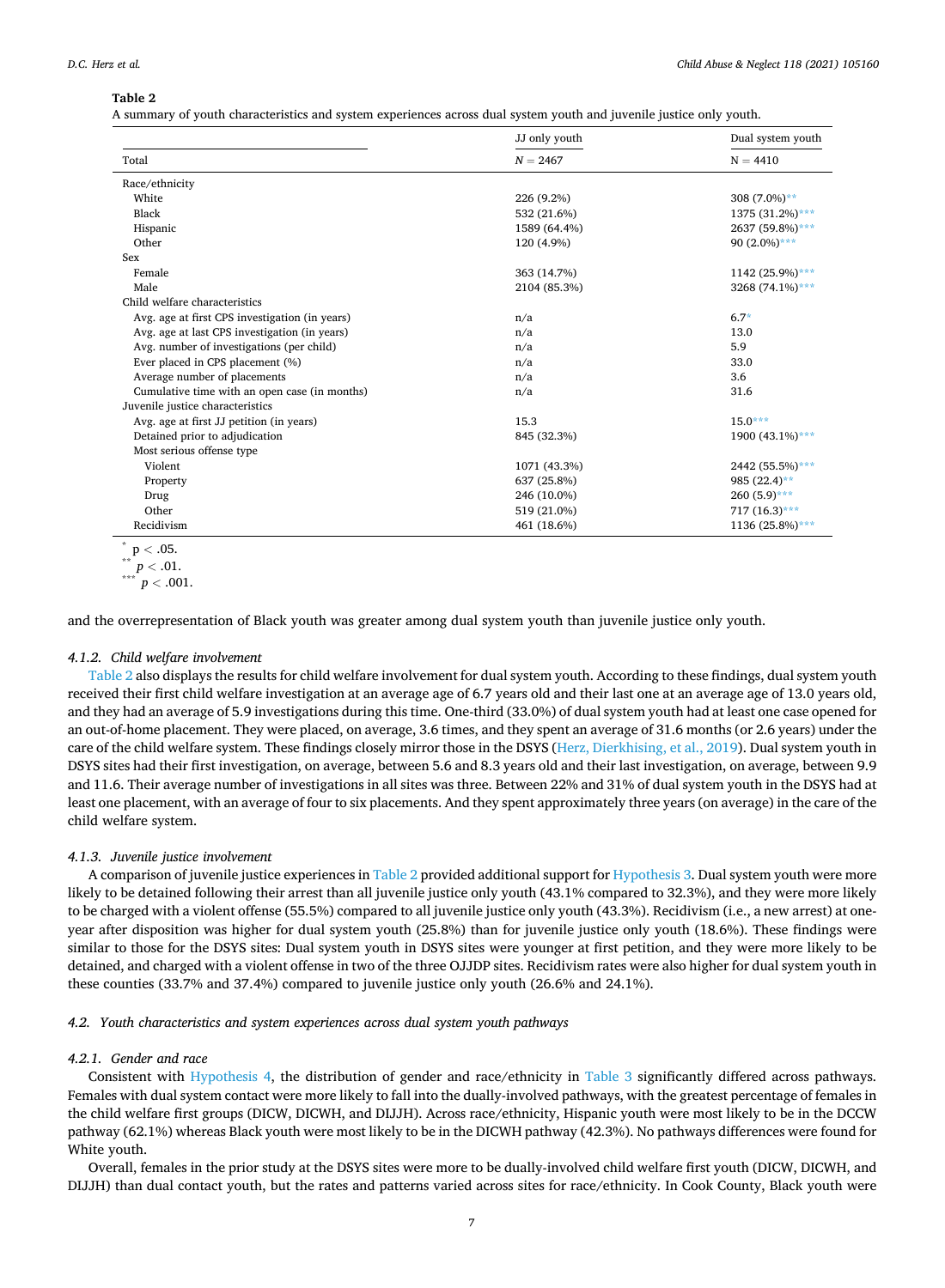#### <span id="page-7-0"></span>**Table 3**

Gender and race/ethnicity across dual system pathways in Los Angeles County.

|                                     | Dual system pathways                                                                       |                                 |                                                                               |                                                                                |                                                                               |                                                                                 |  |
|-------------------------------------|--------------------------------------------------------------------------------------------|---------------------------------|-------------------------------------------------------------------------------|--------------------------------------------------------------------------------|-------------------------------------------------------------------------------|---------------------------------------------------------------------------------|--|
|                                     | (a) Dual contact:<br>CW pathway                                                            | (b) Dual contact:<br>JJ pathway | (c) Dually involved:<br>CW pathway                                            | (d) Dually involved: CW<br>pathway + historical CW case                        | (e) Dually involved:<br>JJ pathway                                            | (f) Dually involved: JJ<br>$pathway + historical CW$<br>case                    |  |
| Total                               | $N = 2303$                                                                                 | $N = 30$                        | $N = 407$                                                                     | $N = 220$                                                                      | $N = 242$                                                                     | $N = 1208$                                                                      |  |
| Sex<br>Female<br>Male<br>Race/      | 418 $(18.2\%)cdf$<br>1885 $(81.9\%)cdf$<br>ethnicity                                       | cd<br>25 $(83.3\%)cd$           | 181 (44.5%) <sup>abef</sup><br>226 (55.5%) <sup>abef</sup>                    | 86 (39.1%) <sup>abe</sup><br>134 (60.9%) <sup>abe</sup>                        | 56 $(23.1\%)cdf$<br>186 (76.9%) <sup>cdf</sup>                                | 396 (32.8%) <sup>ace</sup><br>812 $(67.2\%)$ <sup>ace</sup>                     |  |
| White<br>Black<br>Hispanic<br>Other | 160 (7.0%)<br>666 $(28.9\%)cd$<br>1429 (62.1%) <sup>cd</sup><br>48 $(2.1\%)$ <sup>ce</sup> | 13 (43.3%)<br>15 (50.0%)        | 32 (7.9%)<br>147 $(36.1\%)$ <sup>ade</sup><br>226(55.5%) <sup>ad</sup><br>aef | 16 (7.3%)<br>107 $(48.6\%)$ <sup>acef</sup><br>93 (42.3%) <sup>acef</sup><br>e | 16 (6.6%)<br>66 $(27.3%)cd$<br>147 $(60.7\%)^d$<br>13 $(5.4)$ <sup>acdf</sup> | 82 (6.8%)<br>376 $(31.1\%)^d$<br>727 $(60.2\%)^d$<br>23 $(1.9\%)$ <sup>ec</sup> |  |

Note: Data are left blank if cell size is too small to report per data sharing agreements. The superscripted letters a–f denote significant differences (p *<* .05) between the pathways.

more likely to be in dually-involved child welfare first pathways (DICW and DICWH); in Cuyahoga County, they were equally likely to be in the DCCW, DICWH and DIJJH pathways; and in New York City, they were most likely to be in the DCCW pathway.

# *4.2.2. Child welfare involvement*

The differences in child welfare experiences across pathways shown in [Table 4](#page-8-0) also align with Hypothesis 4, indicating that dual system youth with non-concurrent contact (DCCW) had more limited child welfare involvement compared to youth with concurrent contact (DICW, DICWH, DIJJ, and DIJJH). DICWH youth came in contact with child welfare for the longest span of time compared to all other pathways, starting with their first investigation at 3.2 years old (on average) and continuing until their last child welfare investigation at 15.2 years old (on average). These youth also had the highest average number of investigations (14.6 on average) compared to other pathways. Both DICW and DIJJH had the second longest span of contact with child welfare, starting at approximately 6 years old (6.3 and 6.1 years old on average) and ending with their last investigation at 15.0 years old (on average), but DICW youth had a higher number of investigations (10.0 on average) than DIJJH youth (7.8 on average). DIJJ and DCCW youth had the lowest average number of investigations (3.4 and 3.6, respectively) and the shortest durations of child welfare contact compared to other pathways. Contact for DIJJ youth was the shortest, starting with their first investigation at 13.2 years old (on average) and ending at 15.7 years old (on average). The length of time for child welfare contact for DCCW youth was longer than DIJJ youth but shorter than other pathways. Their first investigation occurred at 6.6 years old (on average) and ended at 11.0 years old (on average).

Nearly all DICW youth (88.0%) and DICWH youth (91.4%) had at least one out-of-home placement case compared to one-third or less of DIJJH youth (35.1%), DIJJ youth (20.3%), and DCCW youth (18.4%). DICW and DICWH youth also experienced slightly more than five placements on average, which was twice as many placements compared to youth in other pathways. Overall, DICWH and DIJJH youth spent the longest amount of time in the care of child welfare (32.6 months and 61.7 months on average) and DCCW youth spent the least (25.4 months on average).

Pathway comparisons yielded a number of similarities across studies. DICW and DICWH youth were the most likely groups to be placed in an out-of-home placement and they were also more likely to spend the longest amount of time in care compared to other pathways. The only difference between studies was for DIJJH youth. In the DSYS, DIJJH youth shared similar characteristics and experiences with DICWH youth, but in Los Angeles County, child welfare experiences for DIJJH youth aligned more with DIJJ and DCCW experiences.

#### *4.2.3. Juvenile justice involvement*

[Table 5](#page-9-0) displays pathway comparisons for juvenile justice experiences. In Los Angeles County, DCCW youth were older than other pathway youth at the time of their petition (15.3 years old on average), and they were also the least likely pathway to be detained (37.8%) or to be charged with a violent offense (49.0%). Approximately half of youth in all other pathways were detained and over 60% were charged with violent offenses. With regard to new arrests, DICWH and DIJJH had the highest recidivism rates at one year after disposition. At one year after disposition, one-third or slightly less of these youth had at least one new arrest (33.2% for DICWH and 29.1% for DIJJH) compared to slightly more than 20% for all other pathways and only 18.6% for juvenile justice only youth.

These findings further support Hypothesis 4 and mirror the patterns reported in the DSYS. According to [Herz, Dierkhising, et al.](#page-11-0) [\(2019\),](#page-11-0) DCCW youth were older and were less likely to be detained after an arrest compared to other pathways in two of the DSYS sites (Cook and Cuyahoga Counties). Recidivism rates were highest for DIJJH (35.0% and 42.9%) youth in Cook and Cuyahoga County followed by dually-involved child welfare first pathways (DICW and DICWH). In contrast to Los Angeles County, however, no differences were found for offense charge.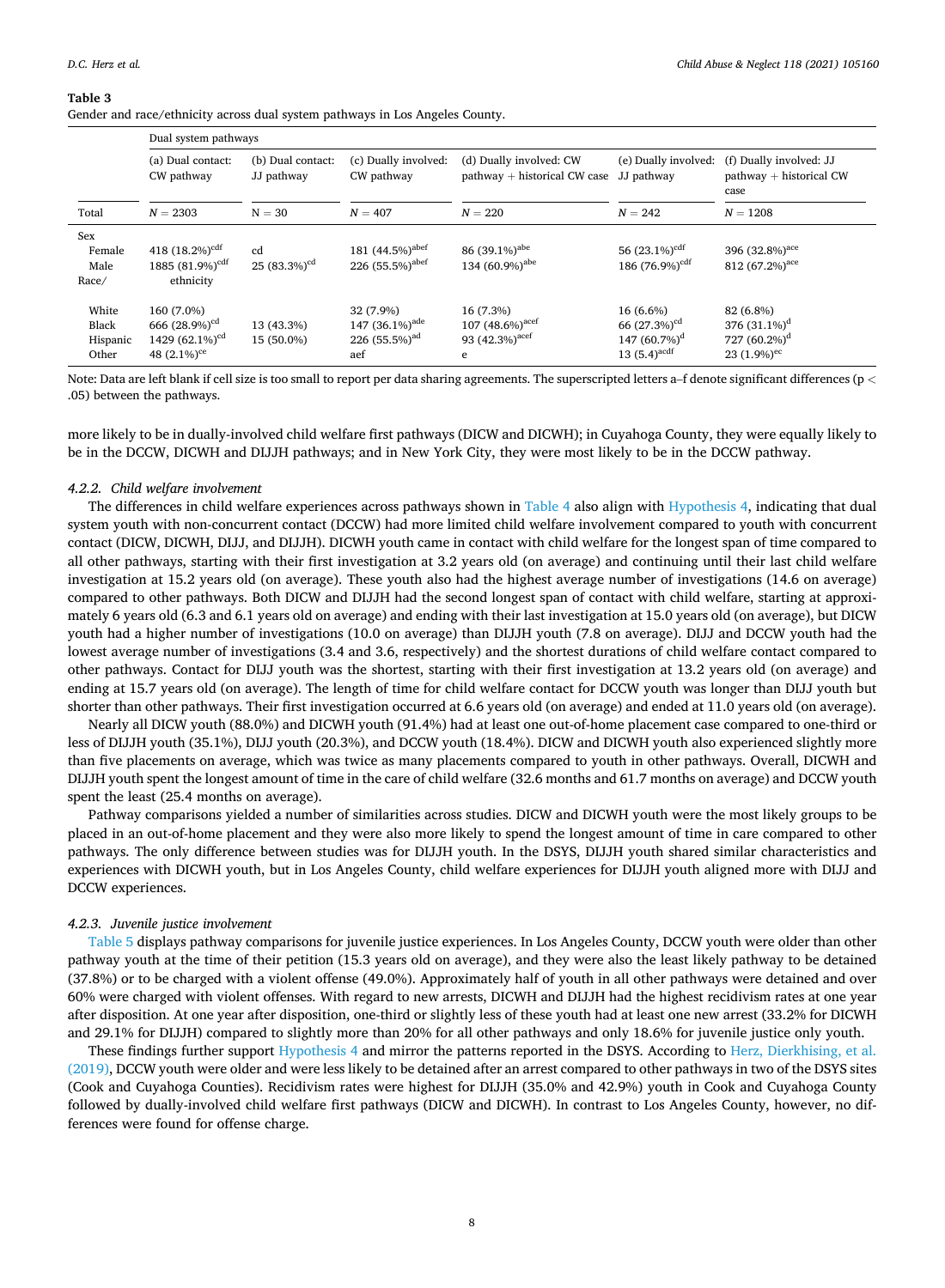# <span id="page-8-0"></span>**5. Discussion**

This study reconceptualizes how dual system involvement is defined, understood, and measured. It broadens our understanding of the maltreatment-delinquency relationship from a narrow definition of concurrent dual system contact to identifying young people with dual system contact across their lifespans. Hypotheses based on the patterns reported in the DSYS study were tested using Los Angeles County data and revealed substantial alignment across four metropolitan areas for the incidence of dual system contact and dual system pathways and for the characteristics and experiences of dual system youth. These insights significantly contribute to practice and policy discussions focused on disrupting trajectories for dual system involvement.

Although previous research demonstrates that many young people cross between the child welfare and juvenile justice systems, methodological weaknesses prevent identifying reliable and valid estimates of dual system youth from these studies. Replication of the DSYS study ([Herz, Dierkhising, et al., 2019\)](#page-11-0) provided more confidence in the dual system rates and patterns with more consistent and stronger methodology. Specifically, nearly half or more of first juvenile justice petition youth were dual system youth; most dual system youth had nonconcurrent contact with both systems, and nearly all dual system youth were involved with the child welfare system before they entered the juvenile justice system. A critical contribution of this study and the DSYS [\(Herz, Dierkhising, et al.,](#page-11-0) [2019\)](#page-11-0) is the recognition that dual system involvement is a common characteristic for youth who enter delinquency court.

Nearly all (93.8%) dual system youth in Los Angeles County and DSYS sites came into contact with child welfare system before their first juvenile justice petition, and the majority of these dual system youth were not involved with both systems simultaneously—in other words, most dual system youth enter the child welfare system, have their child welfare cases end, and at a later date, enter the juvenile justice system. The implication of this finding is important on at least two fronts. First, most dual system youth do not have open child welfare cases at the time of their juvenile justice involvement, and as a result, their historical (and potentially persistent) experience with maltreatment may not be considered during juvenile justice decision-making [\(CJJR, 2015](#page-10-0)) or recognized and addressed effectively in case planning. Secondly, the potential for preventing juvenile justice involvement is substantial when this connection is recognized and when public and private child and family services work together to address risk factors as early in the process as possible [\(Vidal et al., 2019\)](#page-11-0).

Similar to the DSYS, the Los Angeles County findings documented disparities across gender and race/ethnicity between dual system youth and juvenile justice only youth. Dual system youth were more likely to be female or Black than juvenile justice only youth, and dual system youth had deeper involvement in the juvenile justice system than their juvenile justice counterparts. When compared to census records, Black youth were overrepresented in Los Angeles County in the juvenile justice only population and the level of overrepresentation increased for dual system youth ([U.S. Census Bureau, 2019](#page-11-0)). These findings align with literature that documents disproportional child welfare involvement [\(Huang et al., 2012;](#page-11-0) [Putnam-Hornstein et al., 2013;](#page-11-0) [Kim et al., 2017](#page-11-0)), deeper juvenile justice system involvement ([Bishop et al., 2010](#page-10-0)), and increased risk of dual (and poly) system involvement for Black youth ([Halemba](#page-11-0) [et al., 2004](#page-11-0); Halemba & [Siegel, 2011](#page-11-0); [Ryan et al., 2013;](#page-11-0) [Vidal et al., 2019](#page-11-0)). Individual and institutional racism contribute to the overrepresentation of racial and ethnic minorities in juvenile justice in the form of the higher rates of arrest, detention, placement in correctional facilities, and longer sentences ([Epstein et al., 2019;](#page-11-0) Knott & [Donovan, 2010; Rodriguez, 2010](#page-11-0)). The results of this study and the DSYS indicate that these differences may be magnified for dual system youth.

Finally, dual system involvement varied by type and timing and across six pathways, and pathway comparisons across

|                                                     | Dual system pathways                     |                                           |                                             |                                                                |                                             |                                                                 |  |  |
|-----------------------------------------------------|------------------------------------------|-------------------------------------------|---------------------------------------------|----------------------------------------------------------------|---------------------------------------------|-----------------------------------------------------------------|--|--|
|                                                     | (a) Dual contact<br>CW pathway<br>(DCCW) | (b) Dual contact:<br>JJ pathway<br>(DCJJ) | (c) Dually<br>involved CW<br>pathway (DICW) | (d) Dually involved CW<br>$pathway + historical$<br>CW (DICWH) | (e) Dually<br>involved JJ<br>pathway (DIJJ) | (f) Dually involved: JJ<br>$pathway + historical$<br>CW (DIJJH) |  |  |
| Total                                               | $N = 2303$                               | $N = 30$                                  | $N = 407$                                   | $N = 220$                                                      | $N = 242$                                   | $N = 1208$                                                      |  |  |
| Avg. Age at 1st CW<br>investigation (in<br>years)   | 6.6 <sup>bdef</sup>                      | $16.0$ <sup>acdef</sup>                   | 6.3 <sup>bde</sup>                          | 3.2 <sup>abcdef</sup>                                          | 13.2 <sup>abcdf</sup>                       | 6.1 <sup>abde</sup>                                             |  |  |
| Avg. Age at last CW<br>investigation (in<br>years)  | $11.0^{\rm bedef}$                       | $16.1$ <sup>acdf</sup>                    | 15.0 <sup>abe</sup>                         | 15.2 <sup>abe</sup>                                            | $15.7$ <sup>acdf</sup>                      | 15.0 <sup>abe</sup>                                             |  |  |
| Average number of<br>investigations (per<br>child)  | 3.6 <sup>bcdf</sup>                      | $1.3$ <sup>acdef</sup>                    | $10.0^{\rm abdef}$                          | $14.6$ <sup>abcef</sup>                                        | 3.4 <sup>bcdf</sup>                         | 7.8 <sup>abcde</sup>                                            |  |  |
| Ever in CW placement<br>(%)                         | 18.4 <sup>bcdf</sup>                     | acdef                                     | 88.0 <sup>abef</sup>                        | $91.4$ <sup>abef</sup>                                         | 20.3 <sup>bcdf</sup>                        | $35.1^{\rm abcde}$                                              |  |  |
| Average number of<br>placements                     | $2.3^{\text{cdf}}$                       |                                           | 5.6 <sup>aef</sup>                          | 5.3 <sup>aef</sup>                                             | 2.9 <sup>cd</sup>                           | $2.5$ <sup>acd</sup>                                            |  |  |
| Cumulative time with<br>an open case (in<br>months) | 25.4 <sup>def</sup>                      |                                           | 29.0 <sup>d</sup>                           | $61.7$ <sup>acef</sup>                                         | 12.1 <sup>adf</sup>                         | $32.6$ <sup>ade</sup>                                           |  |  |

**Table 4**  Child welfare (CW) system experiences across dual system pathways in Los Angeles County.

Note: Data are left blank if cell size is too small to report per data sharing agreements. The superscripted letters a–f denote significant differences (p *<* .05) between the pathways.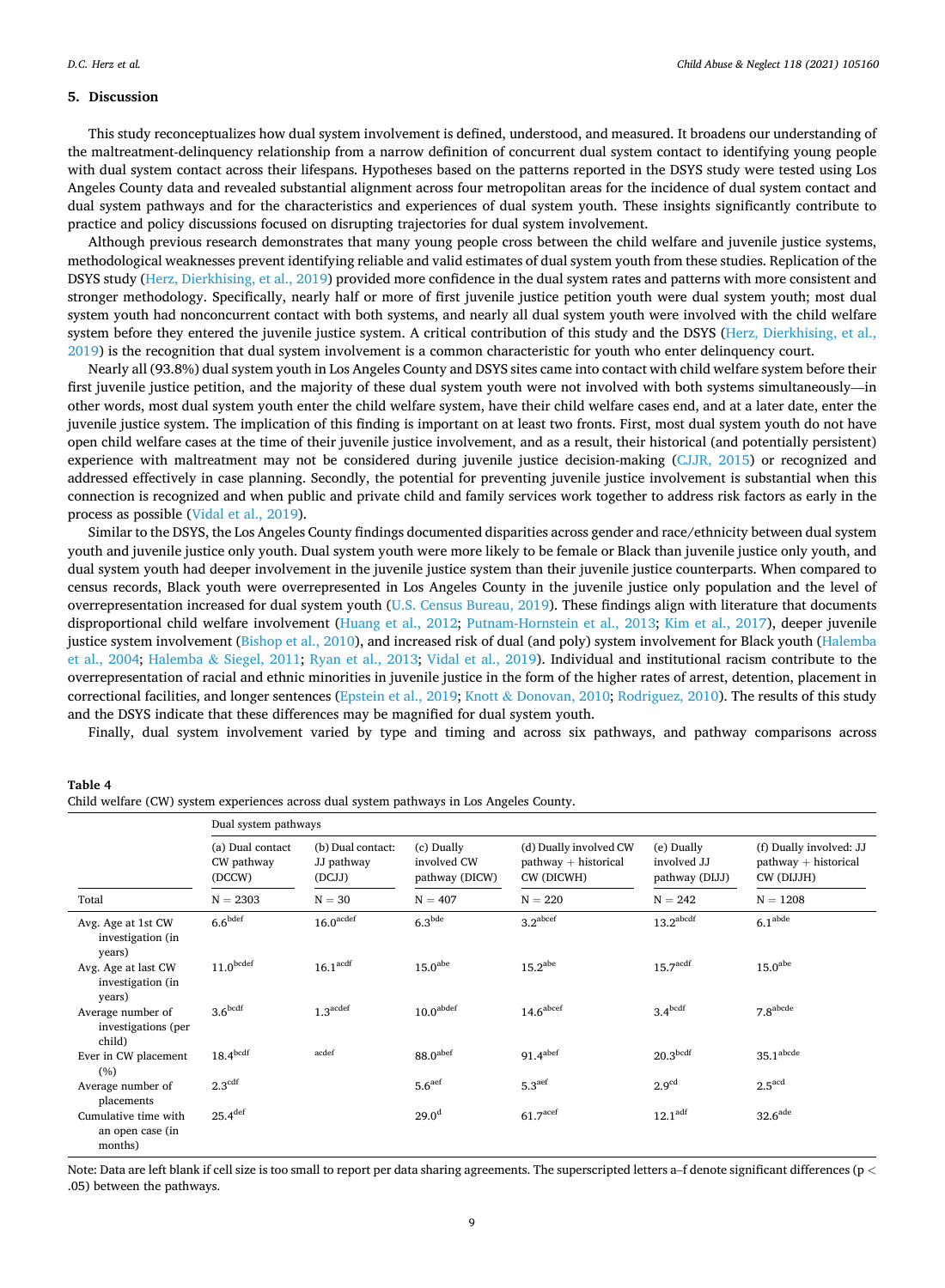#### <span id="page-9-0"></span>**Table 5**

Juvenile justice (JJ) experiences across dual system pathways in Los Angeles County.

|                                                                   | Dual system pathways                     |                                           |                                             |                                                                |                                             |                                                                 |  |  |
|-------------------------------------------------------------------|------------------------------------------|-------------------------------------------|---------------------------------------------|----------------------------------------------------------------|---------------------------------------------|-----------------------------------------------------------------|--|--|
|                                                                   | (a) Dual contact<br>CW pathway<br>(DCCW) | (b) Dual contact:<br>JJ pathway<br>(DCJJ) | (c) Dually<br>involved CW<br>pathway (DICW) | (d) Dually involved CW<br>$pathway + historical$<br>CW (DICWH) | (e) Dually<br>involved JJ<br>pathway (DIJJ) | (f) Dually involved: JJ<br>$pathway + historical$<br>CW (DIJJH) |  |  |
| Total                                                             | $N = 2303$                               | $N = 30$                                  | $N = 407$                                   | $N = 220$                                                      | $N = 242$                                   | $N = 1208$                                                      |  |  |
| Avg. Age at first<br>petition (in<br>years)                       | 15.3 <sup>bcdef</sup>                    | $14.1$ <sup>acdef</sup>                   | $14.8^{ab}$                                 | 14.9 <sup>abef</sup>                                           | 14.7 <sup>abd</sup>                         | 14.7 <sup>abd</sup>                                             |  |  |
| Detained prior to<br>adjudication<br>Most serious<br>offense type | 871 (37.8%) <sup>cdef</sup>              | 10 (33.3%)                                | 190 (46.7%) <sup>a</sup>                    | 109 $(49.6\%)$ <sup>a</sup>                                    | 111 $(45.9\%)^a$                            | 609 $(50.4\%)^a$                                                |  |  |
| Violent                                                           | 1124 (48.9%) <sup>cdef</sup>             | 16 (51.6%)                                | 257 $(64.6\%)$ <sup>a</sup>                 | 155 $(68.0\%)$ <sup>a</sup>                                    | 147 (61.5%) <sup>a</sup>                    | 743 (61.5%) <sup>a</sup>                                        |  |  |
| Property                                                          | 592 (25.8%) <sup>cdef</sup>              |                                           | 73 $(18.3%)a$                               | 33 $(14.5\%)^a$                                                | 42 $(17.6\%)^a$                             | 238 $(19.7%)a$                                                  |  |  |
| Drug                                                              | 158 $(6.9\%)$ <sup>df</sup>              |                                           | 23 $(5.8\%)^d$                              | ac                                                             | 12 (5.0%)                                   | 61 $(5.1\%)^a$                                                  |  |  |
| Other                                                             | 425 $(18.5\%)^{\text{cf}}$               |                                           | 45 $(11.3\%)^a$                             | 35 (15.4%)                                                     | 38 (15.9%)                                  | 167 $(13.8\%)^a$                                                |  |  |
| Recidivism                                                        | 537 $(23.3\%)$ <sup>df</sup>             |                                           | 109 (26.8%)                                 | 73 (33.2%) <sup>ae</sup>                                       | 57 $(23.6\%)^d$                             | 352 $(29.1\%)^a$                                                |  |  |

Note: Data are left blank if cell size is too small to report per data sharing agreements. The superscripted letters a–f denote significant differences (p *<* .05) between the pathways.

demographics, child welfare experiences, and juvenile justice experiences revealed significant patterns. Specifically, juvenile justice experiences and outcomes in this study, as well as the DSYS, were aligned with differences in child welfare involvement. Youth with less child welfare involvement also had less penetration into the juvenile justice system. This group was more likely to include DCCW youth and to be Hispanic and male. Youth with the most extensive child welfare involvement, on the other hand, had the most serious juvenile justice outcomes. This group was more likely to include youth with concurrent system involvement (DICW, DICWH, and DIJJH), to be Black, and to have higher rates of females compared to juvenile justice only youth and dual contact pathway youth. The consistencies found across groups of dually-involved youth suggests the importance of pathways and may also point to the possibility of a more parsimonious approach to assessing the nature and timing of system involvement. An initial exploration of this issue in the DSYS, for example, produced four clusters or pathways using sequence analysis: limited and late child welfare involvement; moderate child welfare involvement; long duration in child welfare, and long duration in child welfare out-of-home placements [\(Mader et al.,](#page-11-0) [2019\)](#page-11-0). Further consideration and investigation of developmental pathways is necessary to identify specific ways to interrupt dual system contact and better serve youth as early as possible (Baidawi & [Sheehan, 2019](#page-10-0); [Vidal et al., 2019](#page-11-0)).

## **6. Study limitations**

This study used rich sources of data from a large and diverse county, but it relied on administrative data, which inherently presents several limitations. First, administrative data are subject to human error and missing data, both of which impact the accuracy of results. Missing data was particularly problematic in the probation data for court disposition hearing dates, placement start and end dates, and case termination dates—all of which limited the ability to precisely track outcomes for youth in the study. Second, the first juvenile justice petition cohort was limited to youth born on or after 1998 because California child welfare records were not automated prior to this date. By censoring the sample in this way, 22.1% of first petition youth between 2014 and 2016 were excluded from analysis. Finally, the data were limited to system processing decisions and did not contain additional information about protective factors the youth may have such as family history, behavioral health needs, or the services youth received from either the system. It would be especially meaningful if system linkages could include educational data.

Future research should address at least three outstanding issues. First, while these data support the accuracy of estimates in other urban areas, replication in less populated and rural areas is still necessary. Second, future research should investigate whether theoretical pathways or empirically derived pathways are the most efficient way to identify trajectories leading to dual system contact. The most parsimonious array of pathways based on the timing and levels of child welfare involvement can then be used to further explore long-term outcomes across groups, lead to the identification of protective factors, and develop recommendations for effective, preventative practices. Finally, both incidence rates and pathways should be explored prospectively using a birth cohort of youth involved in the child welfare system. This type of study affords a unique opportunity to capture system pathways as they unfold over the life course. A prospective study would allow for a path analysis that could provide information about the direct or indirect effects between child welfare experiences and later juvenile justice outcomes.

# **7. Conclusion**

The majority of youth adjudicated in the juvenile justice system experience some level of contact with the child welfare system. For most, their contact with the child welfare system occurs before they enter the juvenile justice system, presenting a significant opportunity for prevention and reduction of delinquency. Consistency in the results between Los Angeles County and sites in the Dual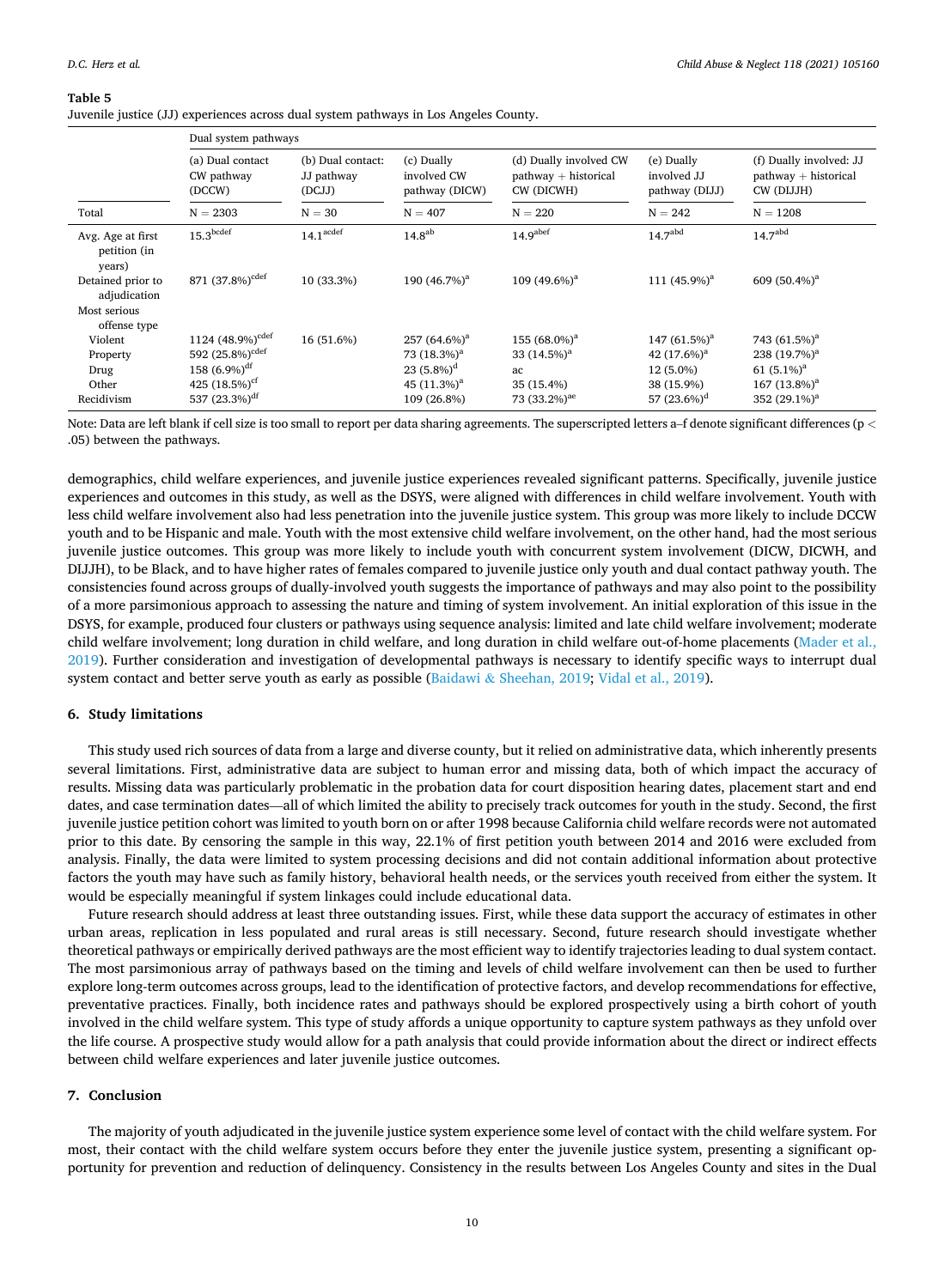<span id="page-10-0"></span>System Youth Design Study demonstrates that geographic variations in dual system involvement may be less significant than once assumed, giving support to a stable range of dual system rates to other metropolitan areas. Collectively, these results hold the potential to establish reliable estimates for how often youth are involved with both systems and how dual system contact occurs.

Findings from this study and the DSYS point to the need for communities and systems to collaboratively implement a delinquency prevention continuum of care that begins in the community and continues throughout child welfare and juvenile justice system involvement. Prevention of dual system contact should be anchored within a full array community-based supports for families (primary prevention), services to mitigate and address risk (secondary prevention) and continuing services for families involved with the child welfare and juvenile justice systems (tertiary prevention). Using a delinquency prevention continuum recognizes the developmental nature of dual system contact and creates multiple opportunities to prevent delinquency from happening and/or reduces the likelihood of deep system involvement for those who interact with the juvenile justice system (e.g., the use of diversion). Incorporating a delinquency prevention continuum into child welfare and juvenile justice practices also connects siloed efforts currently focused on the backend of systems with earlier opportunities to intervene, and it fosters the use of strategic and seamless collaboration across systems and community partners. Most importantly, reframing system responses for youth who cross into delinquency calls attention to the possibilities for juvenile justice systems to embrace a rehabilitative and restorative role over traditionally punitive ones. Investing in children, youth and families in this way holds the greatest potential to disrupt a pipeline that sends youth into the juvenile justice and adult criminal justice systems and destabilizes families and communities.

### **Declaration of competing interest**

None.

# **Acknowledgments**

Project funding was generously granted by the Reissa Foundation. The Children's Data Network also receives essential infrastructure funding from First 5 LA, the Conrad N. Hilton Foundation, and the Heising-Simons Foundation.

This project was possible thanks to an ongoing collaboration with our colleagues at the Los Angeles Probation Department and the California Department of Social Services. Although the findings reported and conclusions drawn from these data are solely those of the authors and should not be considered to reflect those of any agency of the County or California government, this analysis would not be possible without the partnership of the California Department of Social Service and the county child welfare and probation departments, reflecting their ongoing commitment to data-driven program and policy development. The authors would like to thank Sharon Harada, Los Angeles County Probation Bureau Chief, for investments in generating new knowledge through the linkage and analysis of administrative data.

The authors would also like to thank the members of the Children's Data Network for support with this analysis. Lillie Guo provided welcome and ongoing support by creating figures, populating tables and assisting with both edits and research, Eunhye Ahn, MSW, helped with the visual development of the charts, John Prindle, PhD provided valuable coding support and Huy Tran Nghiem, MS, conducted the probabilistic linkage.

#### **References**

- Baglivio, M. T., Wolff, K. T., Piquero, A. R., Bilchik, S., Jackowski, K., Greenwald, M. A., & Epps, N. (2015). Maltreatment, child welfare, and recidivism in a sample of deep-end crossover youth. *Journal of Youth and Adolescence, 45*(4), 625–654. <https://doi.org/10.1007/s10964-015-0407-9>
- dawi, S., & Sheehan, R. (2019). "Crossover" [children in the youth justice and child protection systems](http://refhub.elsevier.com/S0145-2134(21)00233-7/rf0010). New York: Routledge, Taylor & Francis Group.
- Bishop, D. M., Lieber, M., & Johnson, J. (2010). Contexts of decision-making in the juvenile justice system: An organizational approach to understanding minority overrepresentation. *Youth Violence and Juvenile Justice, 8*(3), 213–233. <https://doi.org/10.1177/1541204009361177>
- Bogie, A., Johnson, K., Ereth, J., & Scharenbroch, C. (2011). *Assessing risk of future delinquency among children receiving child protection services*. Minneapolis, MN: Children Research Center, National Council on Crime and Delinquency. [https://www.evidentchange.org/sites/default/files/publication\\_pdf/la\\_delinquency\\_](https://www.evidentchange.org/sites/default/files/publication_pdf/la_delinquency_screening_assessment_report.pdf) [screening\\_assessment\\_report.pdf](https://www.evidentchange.org/sites/default/files/publication_pdf/la_delinquency_screening_assessment_report.pdf).
- Borthwick, A., Buechi, M., & Goldberg, A. (2003). Key concepts in the ChoiceMaker 2 record matching system. In *Proceedings of the KDD-2003 workshop on data cleaning, record linkage, and object consolidation (pp28160). Washington, DC*. [http://dc-pubs.dbs.uni-leipzig.de/files/](http://dc-pubs.dbs.uni-leipzig.de/files/Borthwick2003KeyConceptsintheChoiceMaker.pdf) [Borthwick2003KeyConceptsintheChoiceMaker.pdf.](http://dc-pubs.dbs.uni-leipzig.de/files/Borthwick2003KeyConceptsintheChoiceMaker.pdf)
- Center for Innovation through Data Intelligence. (2015). *Young adult outcomes of foster care, justice, and dually involved youth in New York City*. New York City Office of the Mayor. [http://www.nyc.gov/html/cidi/downloads/pdf/foster-care-justice-dually-involved-report.pdf.](http://www.nyc.gov/html/cidi/downloads/pdf/foster-care-justice-dually-involved-report.pdf)
- Center for Juvenile Justice Reform. (2015). *The crossover youth practice model (CYPM): An abbreviated guide*. Washington, DC: Center for Juvenile Justice Reform, McCourt School of Public Policy, Georgetown University.<https://cjjr.georgetown.edu/wp-content/uploads/2015/09/CYPM-Abbreviated-Guide.pdf>.
- Citizens for Juvenile Justice. (2015). Missed opportunities: Preventing youth in the child welfare system from entering the juvenile justice system. [https://static1.](https://static1.squarespace.com/static/58ea378e414fb5fae5ba06c7/t/59020af046c3c44b405cb544/1493306111142/MissedOpportunities2015.pdf) [squarespace.com/static/58ea378e414fb5fae5ba06c7/t/59020af046c3c44b405cb544/1493306111142/MissedOpportunities2015.pdf](https://static1.squarespace.com/static/58ea378e414fb5fae5ba06c7/t/59020af046c3c44b405cb544/1493306111142/MissedOpportunities2015.pdf).
- Conger, D., & Ross, T. (2001). *Reducing the foster care bias in juvenile detention decisions: The impact of project confirm*. New York, NY: Administration for Children's Services; Vera Institute of Justice. [https://www.vera.org/publications/reducing-the-foster-care-bias-in-juvenile-detention-decisions-the-impact-of-project](https://www.vera.org/publications/reducing-the-foster-care-bias-in-juvenile-detention-decisions-the-impact-of-project-confirm)[confirm.](https://www.vera.org/publications/reducing-the-foster-care-bias-in-juvenile-detention-decisions-the-impact-of-project-confirm)
- [Coulton, C., Crampton, C., Cho, Y., & Kim, S. \(2015\). Effects of foster care and juvenile justice involvement on early adult outcomes: A study of Cleveland](http://refhub.elsevier.com/S0145-2134(21)00233-7/rf1015)'s youth. In *[Case Western Reserve, Center on Urban Poverty and Community Development, Jack, Joseph, and Morton Mandel School of Applied Social Sciences](http://refhub.elsevier.com/S0145-2134(21)00233-7/rf1015)*. Cleveland, OH: Center [on Urban Poverty and Community Development, Case Western Reserve University.](http://refhub.elsevier.com/S0145-2134(21)00233-7/rf1015)
- Culhane, D., Byrne, T., Metraux, S., Moreno, M., Toros, H., & Stevens, M. (2011). *Young adult outcomes of youth exiting dependent or delinquent care in Los Angeles County*. Conrad N. Hilton Foundation. [https://www.hiltonfoundation.org/learning/young-adult-outcomes-of-youth-exiting-dependent-or-delinquent-care-in-los](https://www.hiltonfoundation.org/learning/young-adult-outcomes-of-youth-exiting-dependent-or-delinquent-care-in-los-angeles-county)[angeles-county](https://www.hiltonfoundation.org/learning/young-adult-outcomes-of-youth-exiting-dependent-or-delinquent-care-in-los-angeles-county).
- Cutuli, J. J., Goerge, R. M., Coulton, C., Schretzman, M., Crampton, D., Charvat, B. J., … Lee, E. L. (2016). From foster care to juvenile justice: Exploring characteristics of youth in three cities. *Children and Youth Services Review, 67*, 84–94. <https://doi.org/10.1016/j.childyouth.2016.06.001>